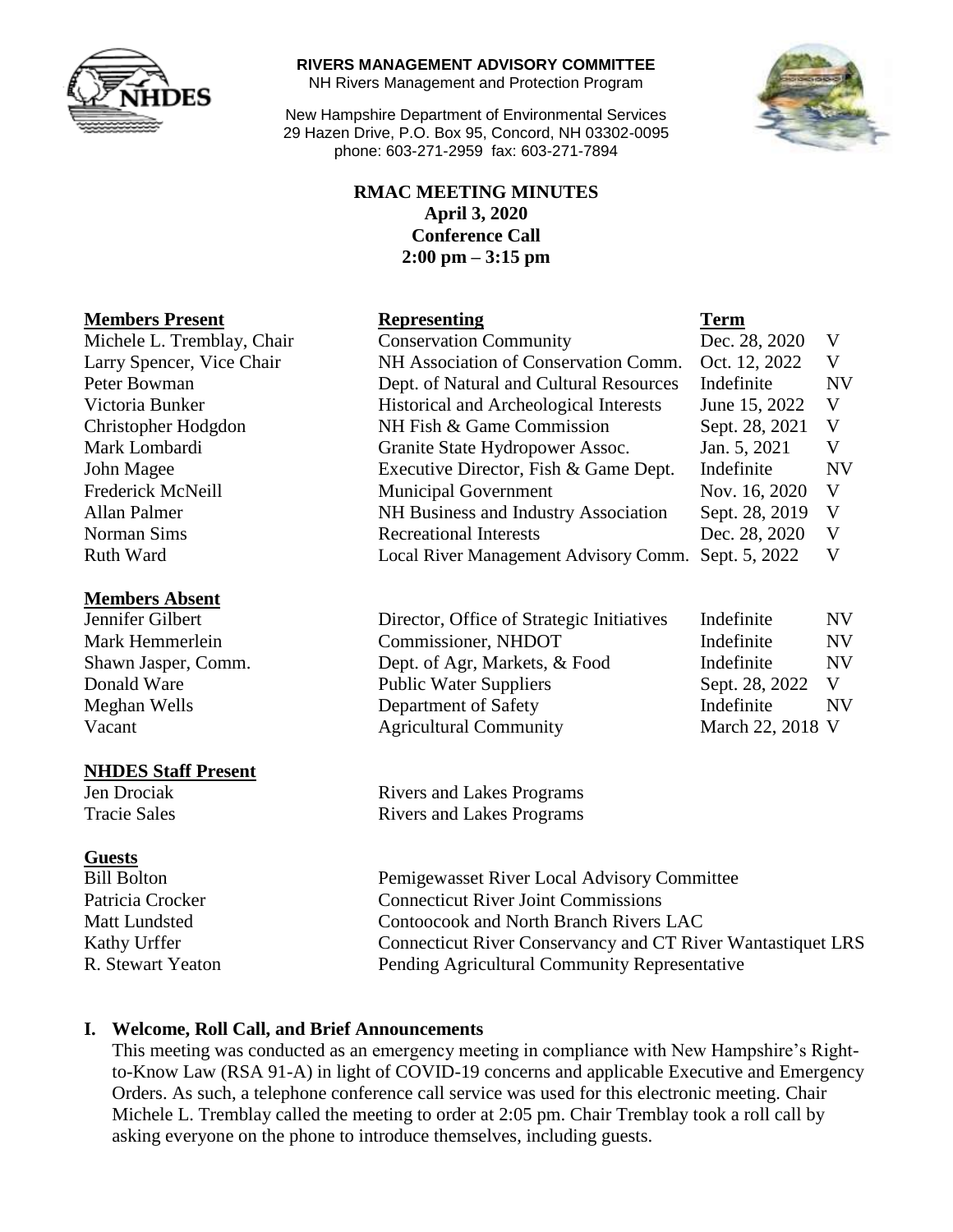## **II. Acceptance of the Consent Agenda**

 *Ruth Ward moved to accept the Consent Agenda, consisting of the January 17, 2020 draft minutes, RMAC and RMAC subcommittee representatives, and Surplus Land Reviews 20-002 in Milford and 20-003 in Laconia. Motioned seconded by Mark Lombardi. A roll call was taken. Motion passed unanimously.* 

|                      |                                    | Yea         | Nay    |
|----------------------|------------------------------------|-------------|--------|
| Michele L. Tremblay  | <b>Conservation Community</b>      | $\boxtimes$ |        |
| <b>Larry Spencer</b> | <b>NH Conservation Commissions</b> | $\boxtimes$ |        |
| Victoria Bunker      | Historical/Archaeological          | $\boxtimes$ | $\Box$ |
| Chris Hodgdon        | <b>Fish and Game Commission</b>    | $\boxtimes$ |        |
| Mark Lombardi        | Granite State Hydro Association    | $\boxtimes$ |        |
| Fred McNeill         | NH Municipal Association           | $\boxtimes$ |        |
| Allan Palmer         | Business & Industry                | ⊠           | $\Box$ |
| Norman Sims          | Recreation                         | $\boxtimes$ |        |
| Ruth Ward            | Local River Mgmt. Advisory Comm.   | $\boxtimes$ |        |

## **III. 2020 RMPP Legislation**

 *Larry Spencer moved to accept the March 30, 2020 recommended positions of the RMAC Policy and Legislation Subcommittee. Motion seconded by Ruth Ward. A roll call was taken. Motion passed unanimously.* 

|                      |                                    | Yea         | Nay |
|----------------------|------------------------------------|-------------|-----|
| Michele L. Tremblay  | <b>Conservation Community</b>      | $\boxtimes$ |     |
| <b>Larry Spencer</b> | <b>NH Conservation Commissions</b> | $\boxtimes$ |     |
| Victoria Bunker      | Historical/Archaeological          | $\boxtimes$ |     |
| Chris Hodgdon        | <b>Fish and Game Commission</b>    | ⊠           |     |
| Mark Lombardi        | Granite State Hydro Association    | $\boxtimes$ |     |
| Fred McNeill         | <b>NH Municipal Association</b>    | ⊠           |     |
| Allan Palmer         | Business & Industry                | $\boxtimes$ |     |
| Norman Sims          | Recreation                         | ⊠           |     |
| <b>Ruth Ward</b>     | Local River Mgmt. Advisory Comm.   | $\bowtie$   |     |

Discussion: Victoria Bunker requested help understanding the Rivers and Lakes Tracking Spreadsheet. Larry Spencer explained those bills on which RMAC positions have changed. Tracie Sales will provide more details after the meeting. Ruth Ward noted the temporary suspension of the legislature, and uncertainty about what will happen to the bills in this year's legislative session.

Norman Sims asked for clarification regarding the RMAC's position change on HB 640 from oppose to track. Larry explained that the current bill would establish a voluntary program for operators of non-motorized boats, as opposed to the mandatory program originally proposed. In response to further questions, Michele L. Tremblay stated that this program would be modeled on the White Mountain National Forest "Hike Safe" program, where participants would print an emailed placard and display it on their dashboard to show that they support the Public Boat Access Program. Without mailing or enforcement, costs are expected to be minimal.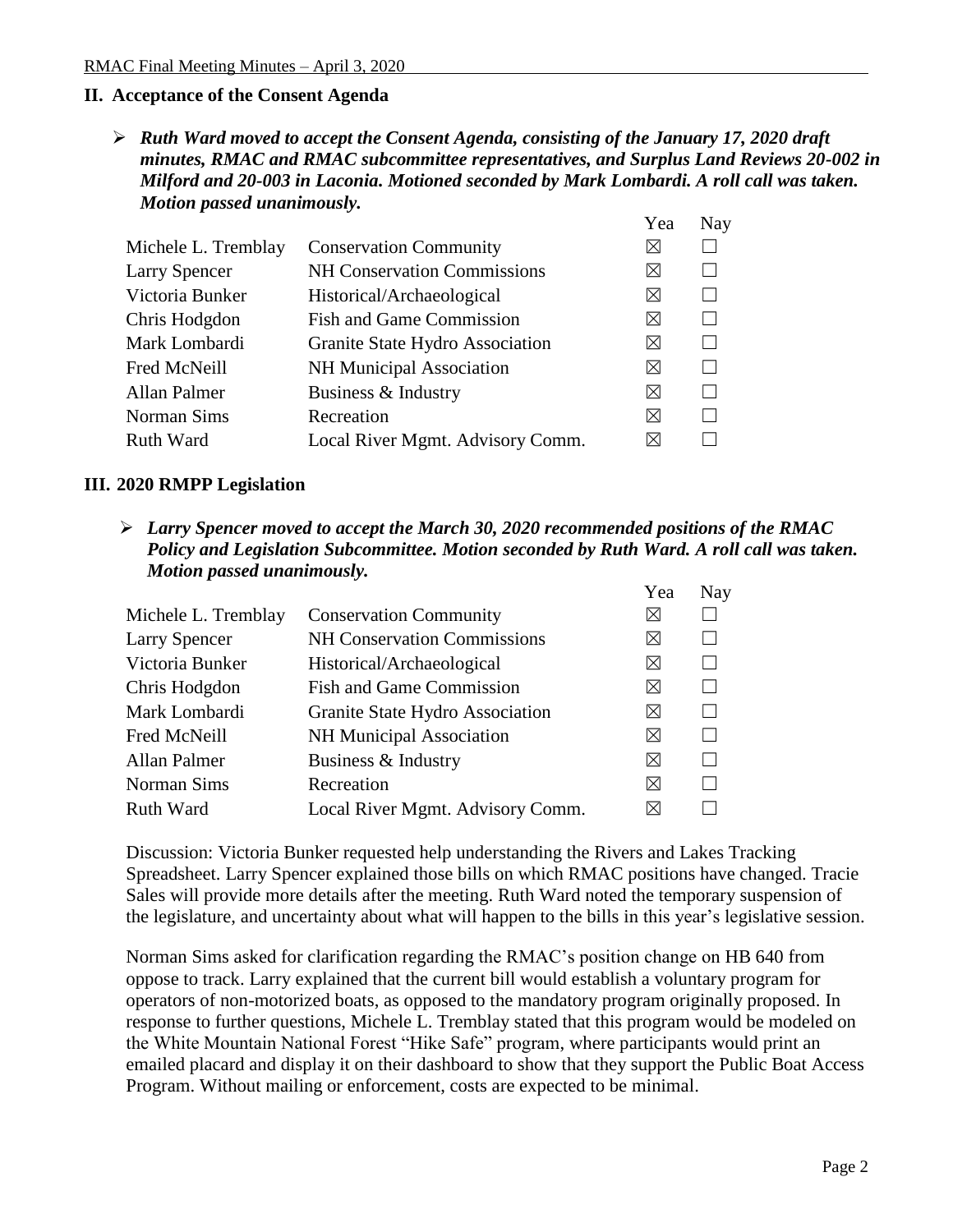# **IV. Surplus Land Review: DOT Baker River Rest Area, Rumney**

Jen Drociak explained that the Town of Rumney approached the New Hampshire Department of Transportation (NHDOT) to sell the former state rest area on Route 25. The town intends to keep this property open for general public access for shore bank fishing and small boat launching to the Baker River, and for access to the recreational trail that is on the other side of Route 25. Jen added that the Public Water Access Advisory Board (PWAAB) supports this disposal on the condition that the property deed require that the parcel remains open for general public access for recreational activities. Chris Hodgdon noted that the site is used for fish stocking.

Victoria Bunker asked if NHDOT had performed an archeological review of the property in light of the river's importance to native Americans and the presence of the Boston-Concord and Montreal railroad built in this area in the 1800s. She added that if the existing building is greater than 50 years old it would be subject to architectural review. During discussion it was surmised that the building was less than 50 years old, and the rail bed was probably paved over for Rte. 25, but further development of the site would trigger a cultural resources review.

Michele reminded representatives that the RMAC could make a conditional recommendation including the public access requirement and archeological resources survey, but that the motion would have to be "The RMAC does not recommend moving forward with the transfer unless … (and include conditions)."

Chris emphasized the importance of ensuring that recreational public access to the site is retained for all, and not restricted to town residents.

# *Chris Hodgdon moved to condition support of this transaction on the inclusion of language in the deed that ensures continued public access in line with PWAAB's recommendation. Motion seconded by Larry Spencer.*

Discussion: Representatives confirmed a desire to retain public access for all at the site, and not limit it to town residents. Discussion also included questions about the cultural resources review process and costs. Victoria explained that there is a step-by-step process, and one step is to determine if the cultural review is required.

Michele explained that the RMAC could now motion to amend the original motion, including a second, discussion, and vote on that amendment, or vote down on the original motion and start over with a new motion including all conditions.

# *Victoria Bunker moved to amend the current motion to add a phrase at the end that would state "and ensure that the cultural review process is followed for the property." Motion seconded by Larry Spencer.*

Discussion: RMAC representatives discussed the meaning and impact of the wording in both the original motion and the amendment. Victoria explained that "cultural resources review" is defined by the New Hampshire Division of Historic Resources in state guidelines based on the National Historic Preservation Act, known as Section 106. Ruth Ward suggested adding this recommendation only if further work or changes to the property were to occur. Victoria agreed.

Rather than amending the amendment to the original motion, representatives decided to withdraw the previous motions and start with a new motion incorporating all the conditions.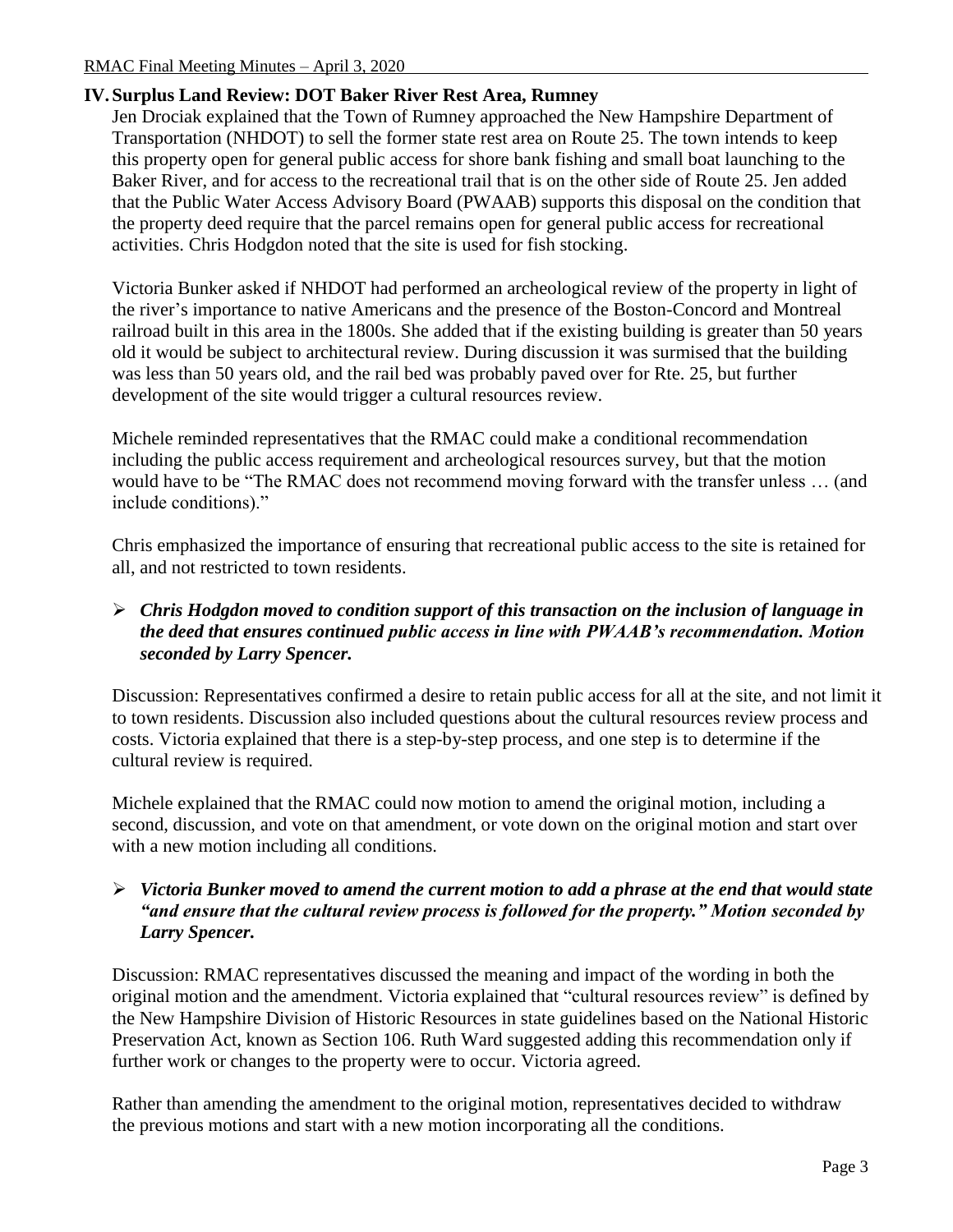- *Victoria Bunker and Larry Spencer withdrew the motion to amend the original motion.*
- *Chris Hodgdon and Larry Spencer withdrew the original motion.*

Several RMAC representatives worked on a new motion incorporating the original motion and amendment plus the discussed condition on when a cultural resources review would be required.

 *Larry Spencer moved that the RMAC recommends the sale or transfer of the property and condition the support of this transaction on the inclusion of language in the deed that ensures continued public access in line with PWAAB's recommendation and to ensure that the cultural review process is followed for the property if any further work or changes to the property occur. Motion seconded by Ruth Ward. No further discussion by RMAC representatives. Motion passed, 8 in favor, 1 opposed.*

|                     |                                    | Yea         | Nay |
|---------------------|------------------------------------|-------------|-----|
| Michele L. Tremblay | <b>Conservation Community</b>      | $\bowtie$   |     |
| Larry Spencer       | <b>NH Conservation Commissions</b> | $\boxtimes$ |     |
| Victoria Bunker     | Historical/Archaeological          | $\boxtimes$ |     |
| Chris Hodgdon       | <b>Fish and Game Commission</b>    | $\boxtimes$ | L   |
| Mark Lombardi       | Granite State Hydro Association    | $\bowtie$   |     |
| Fred McNeill        | <b>NH Municipal Association</b>    |             | ⊠   |
| <b>Allan Palmer</b> | Business & Industry                | ⊠           |     |
| Norman Sims         | Recreation                         | $\boxtimes$ |     |
| <b>Ruth Ward</b>    | Local River Mgmt. Advisory Comm.   | $\bowtie$   |     |
|                     |                                    |             |     |

Bill Bolton stated that the Pemigewasset River Local Advisory Committee (PRLAC) met on Tuesday March 31, 2020 to review this proposed sale. He stated they had concerns with regards to the current building as there used to be a leach field and functioning lavatory and is uncertain if those are going to be improved by Rumney. Bill also noted that this location is used as a water quality sampling station for the Baker River Watershed Association and stated that the PRLAC agrees that continued recreation will be a good use for this property.

## **V. New Business and Action Item Review**

1) New Business

Tracie welcomed new representatives and acknowledged the departure of Mariah Mitchell, who has taken another position at NHDES. Michele requested that the RMAC send a thank-you letter to her. Tracie agreed to draft one for the RMAC.

| <b>Action Item</b>                                                                | <b>Leader</b>       | Supporter(s)        | <b>Target</b><br><b>Date</b> |
|-----------------------------------------------------------------------------------|---------------------|---------------------|------------------------------|
| Draft letters of testimony for legislation if the<br>legislative session resumes. | Jen Drociak         | <b>Tracie Sales</b> | 4/13/2020                    |
| Draft letter to NHDOT re: Rumney SLR                                              | Jen Drociak         | <b>Tracie Sales</b> | 4/13/2020                    |
| Submit responses to CORD on SLRs 20-002<br>and 20-003                             | <b>Tracie Sales</b> | Jen Drociak         | 4/13/2020                    |
| Draft Thank You letter to Mariah Mitchell                                         | <b>Tracie Sales</b> | Jen Drociak         | 4/17/2020                    |

# 2) Action Item Review